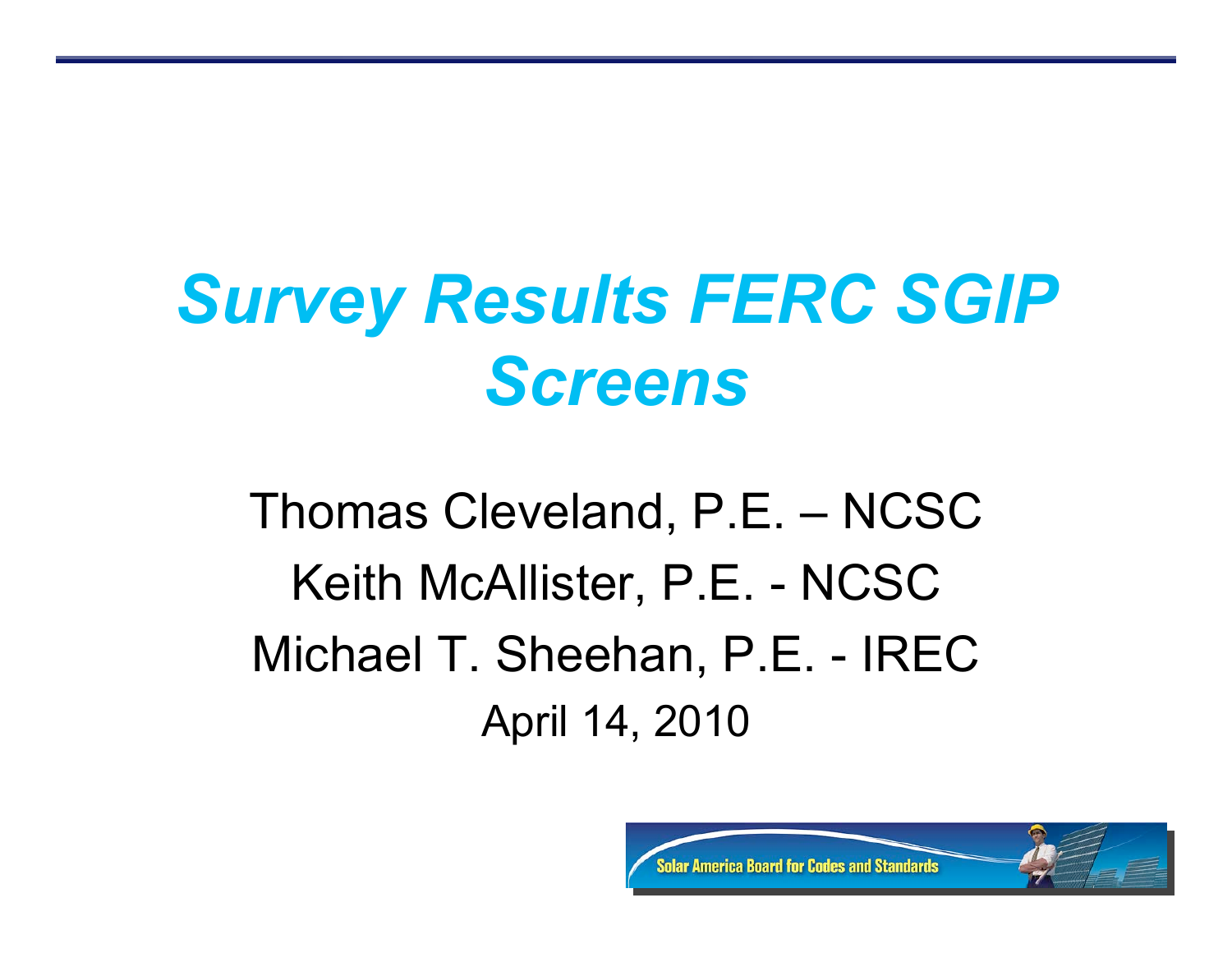## *Confidentially*

- Solar ABCs drafted a confidentiality policy statement:
- No individual company data or responses will be released, but the data provided in the survey will be aggregated for the purposes of producing the report
- Option to partially or fully opt out

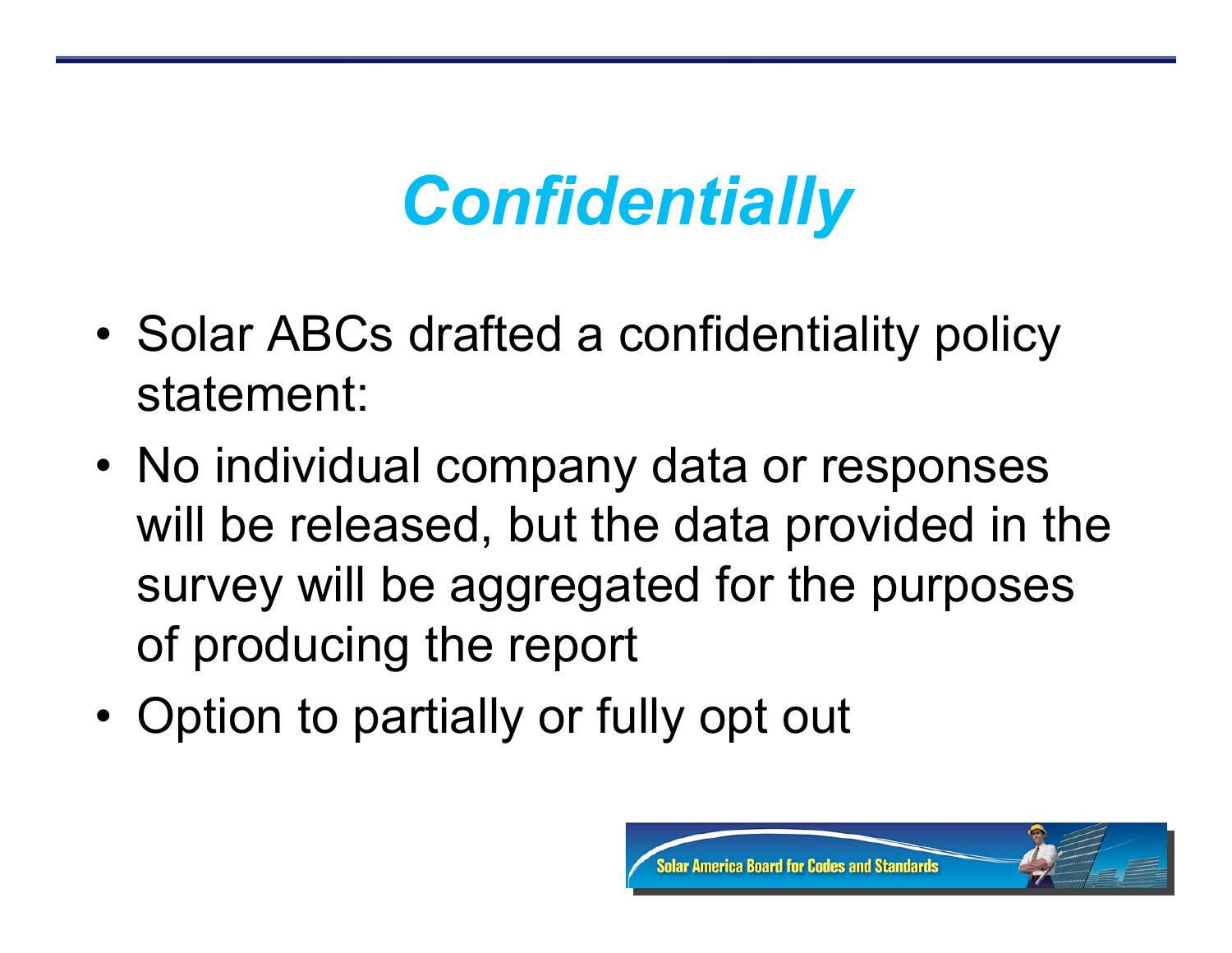# **Questionnaire**

- Voter Pamphlet approach with pros and cons
- 37 subject matter experts completed
- Goal to reach consensus among SME's
- Tool "Survey Monkey"

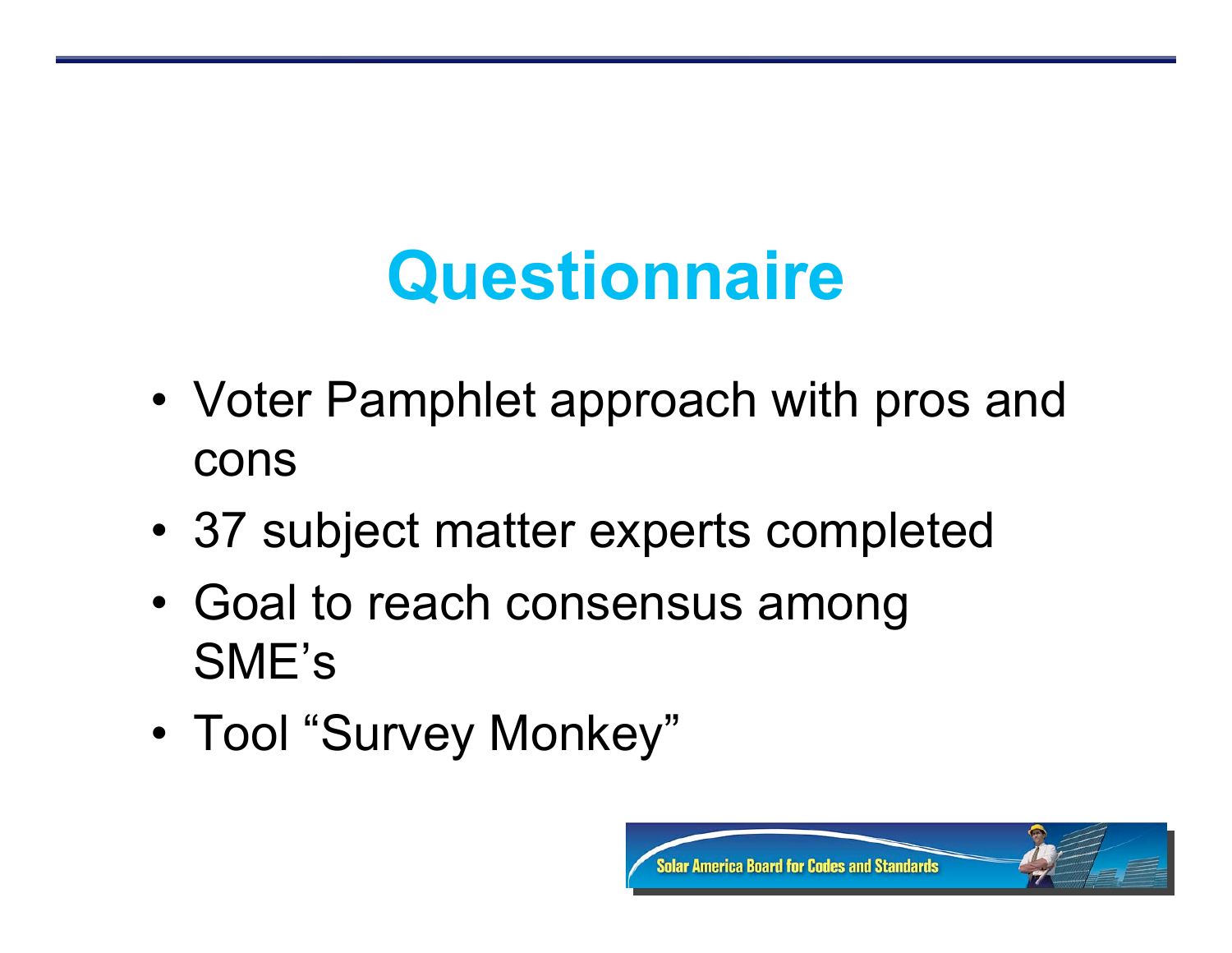### **Key Stakeholders**

NARUC Electric Utilities Industry Representatives State Policymakers

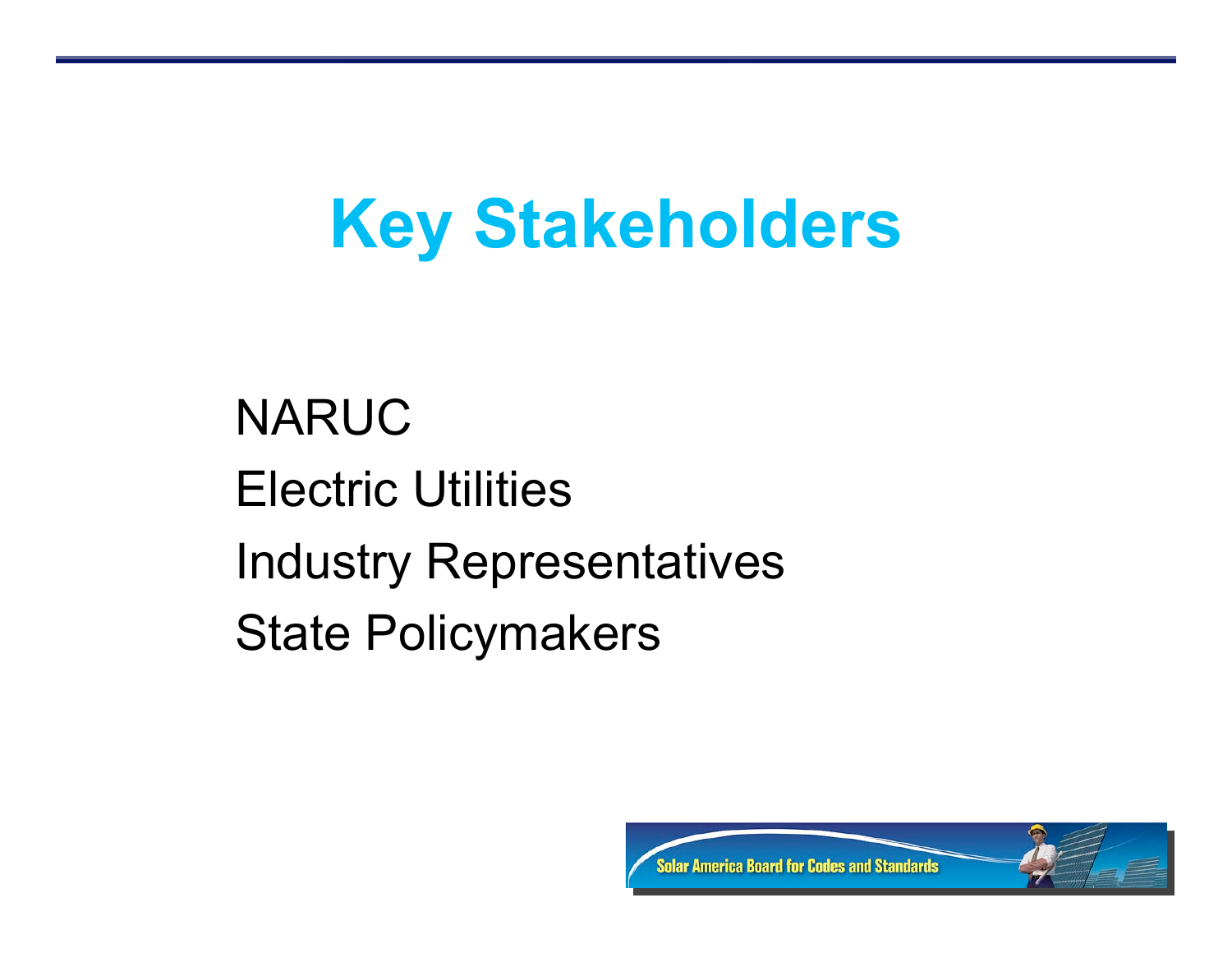# **Introduction to FERC SGIP**

SGIP most thoroughly vetted by all industry participants and codified in FERC Order 2006 in May, 2005 and 2006-A and 2006-B in the subsequent year (www.ferc.gov, "Legal Resources" , "Major Orders – Electric" ,

and see current rule and agreement links at

www.ferc.gov/industries/electric/indus-act/small-gen.asp

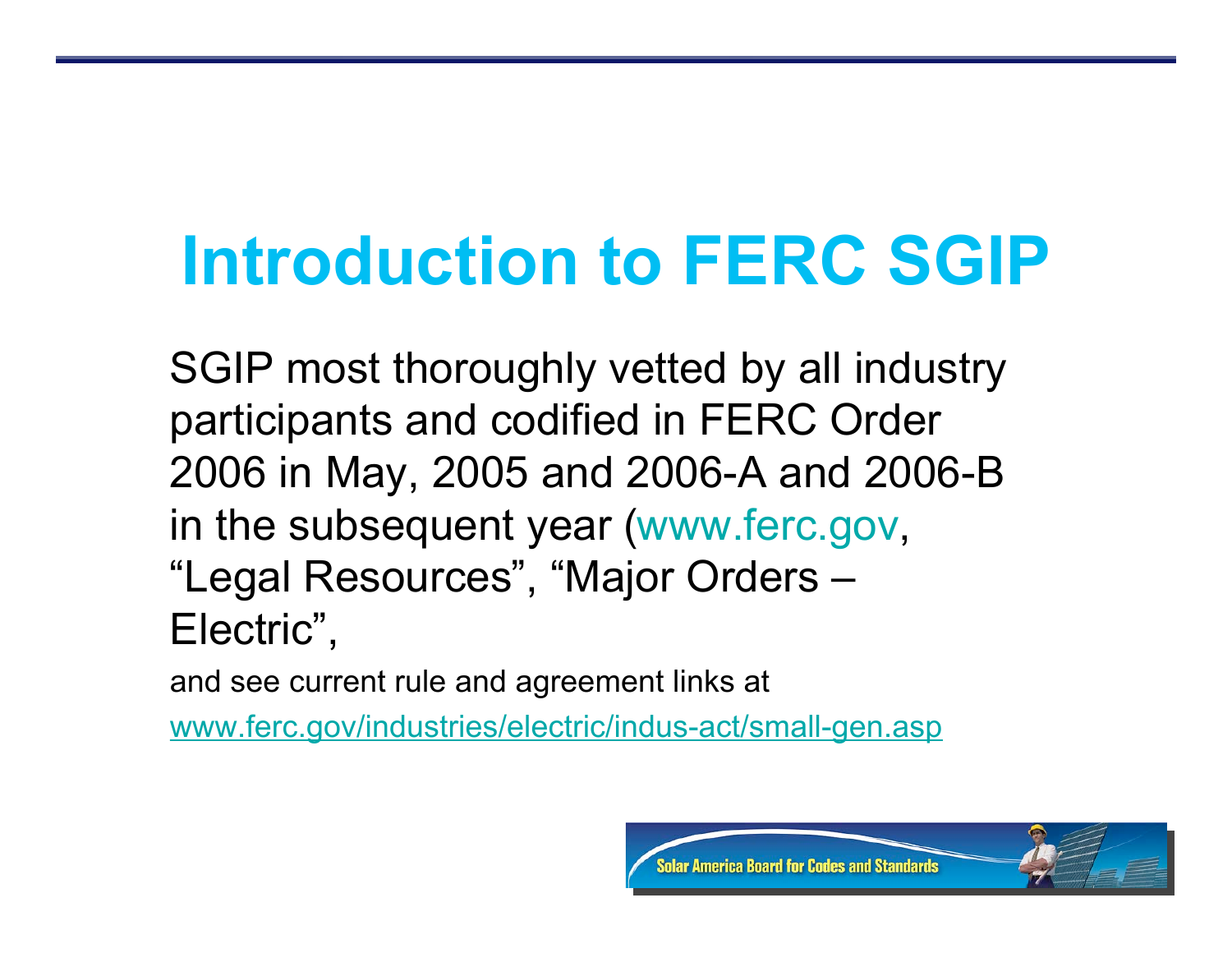# **Background FERC SGIP**

- 10 kW Inverter Process
- Fast Track Process no larger than 2 MW
- Default Study Process no larger than 20 MW
- ANOPR, NOPR, Rule

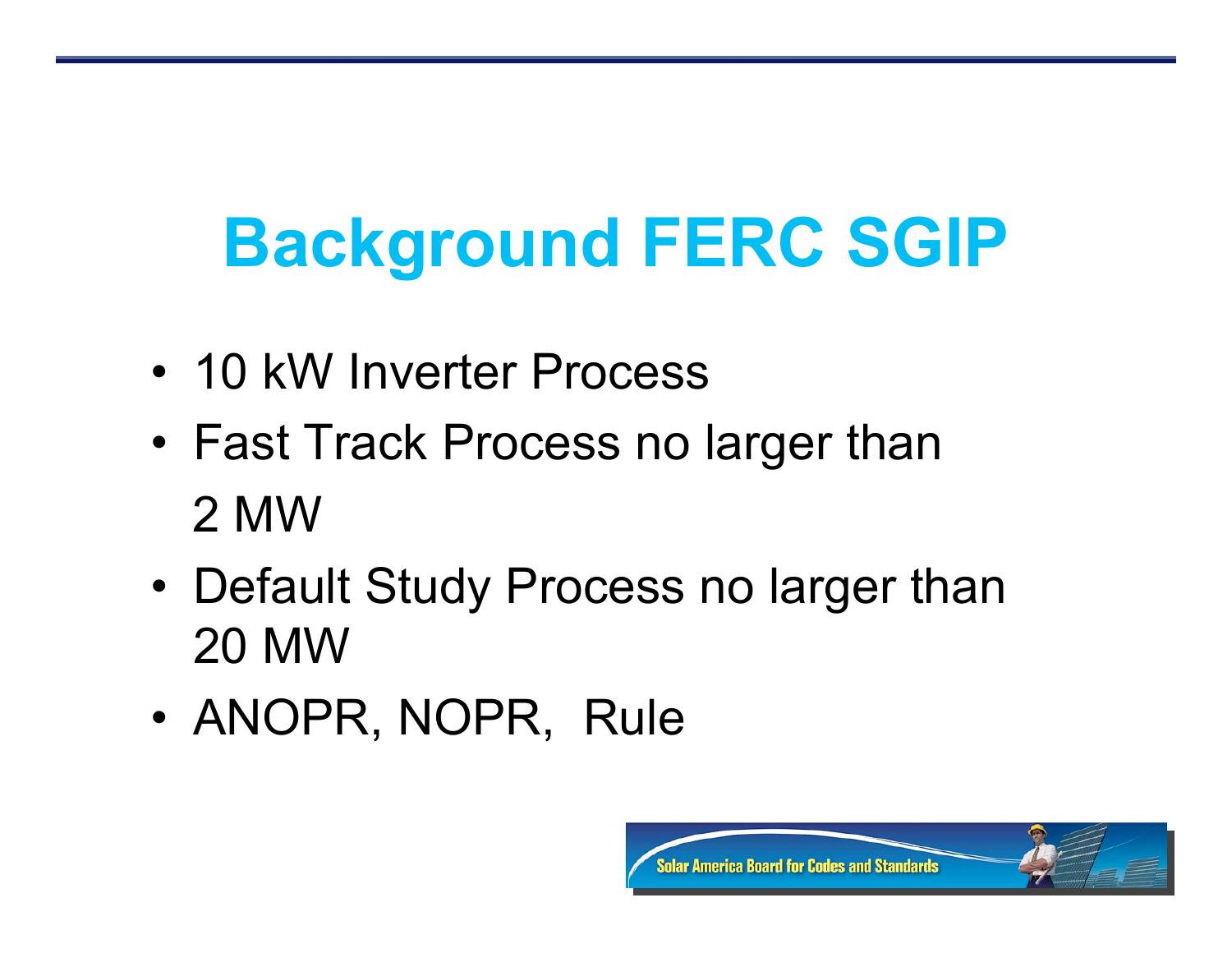# **FERC SGIP Screens**

- Section 2.2.1.1-10
- 10 screens
- 15 % rule on line section
- 5 % rule on networks
- Inverter impact on contribution to fault current
- 10 kW size limit

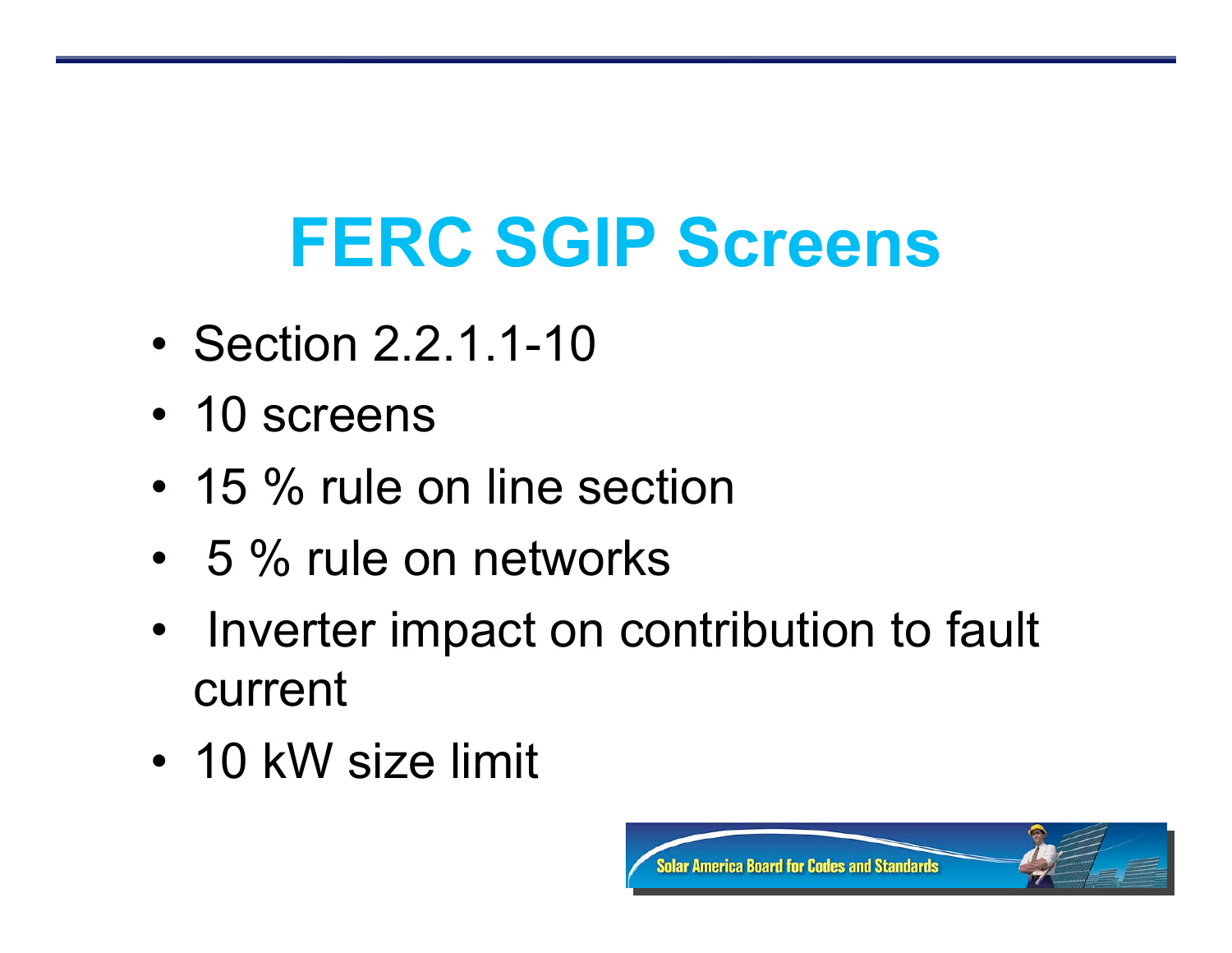# **FERC SGIP Subject Matter Experts**

- IEEE P1547.6 Draft Recommended Practice For Interconnecting Distributed Resources With Electric Power Systems Distribution Secondary Networks
- IEEE P1547.7 Draft Guide to Conducting Distribution Impact Studies for Distributed Resource Interconnection
- DOE designated SME's

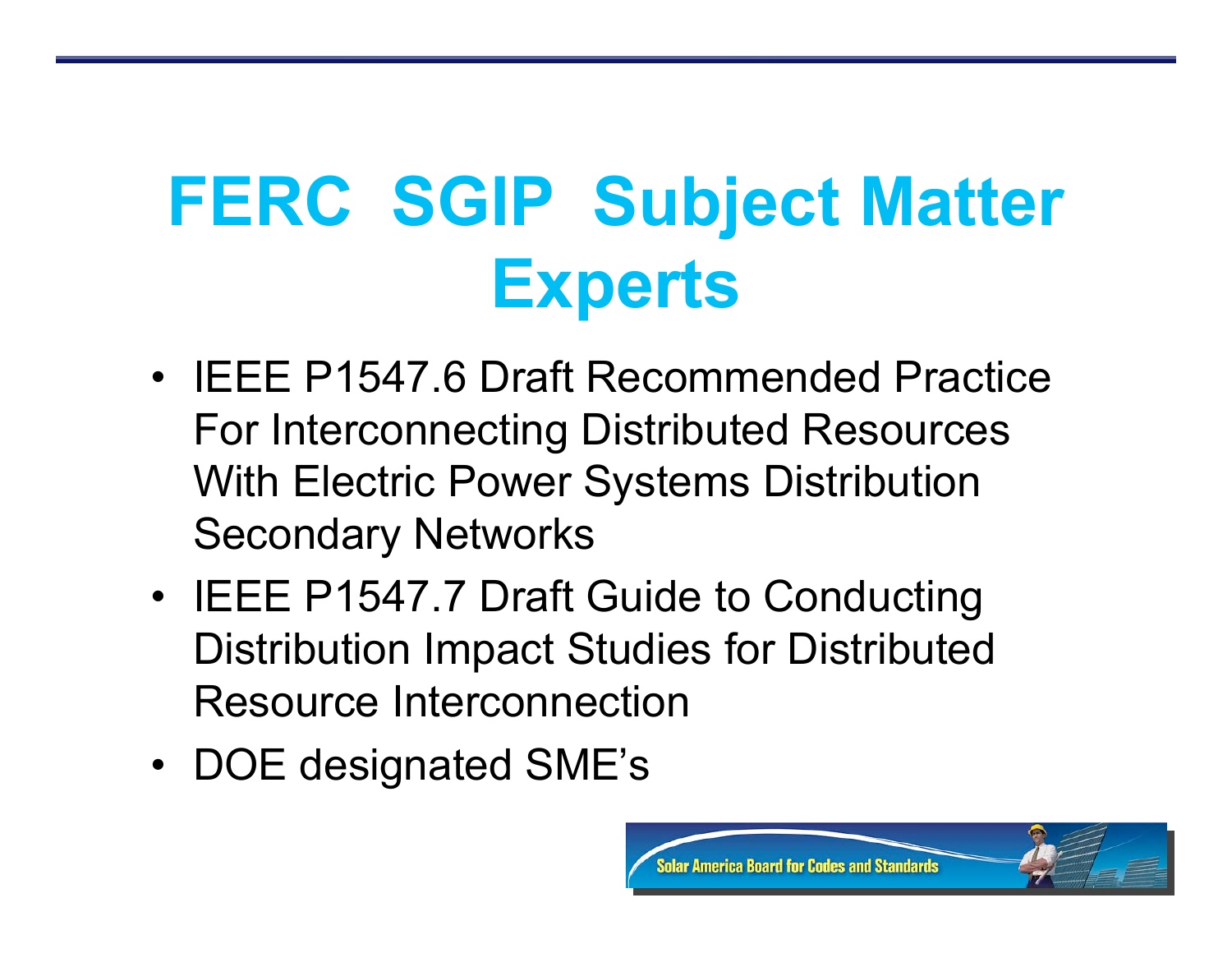### **FERC SGIP Results**

- Questionnaire request sent to 157 SMEs
- 37 SMEs Completed Questionnaire
	- 11 from IEEE P1547.6 Working Group
	- 23 from IEEE P1547.7 Working Group
	- 3 Solar ABCs/DOE invites

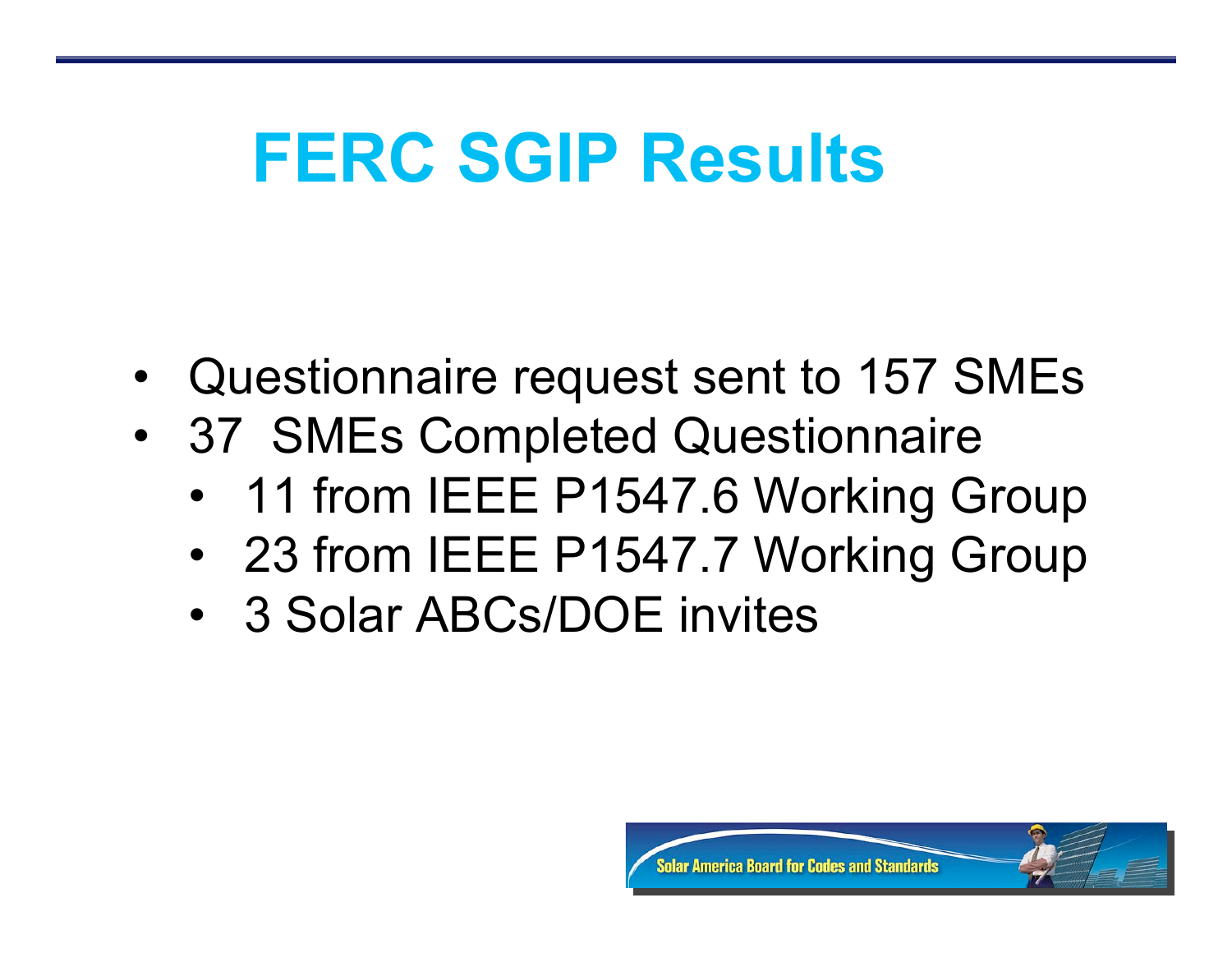#### **FERC SGIP Results – Who completed the questionnaire?**

Utility – Transmission Utility – Distribution Utility – Renewables Utility – Policy Engineering firm **Consultant Regulatory Manufacturer Other** 



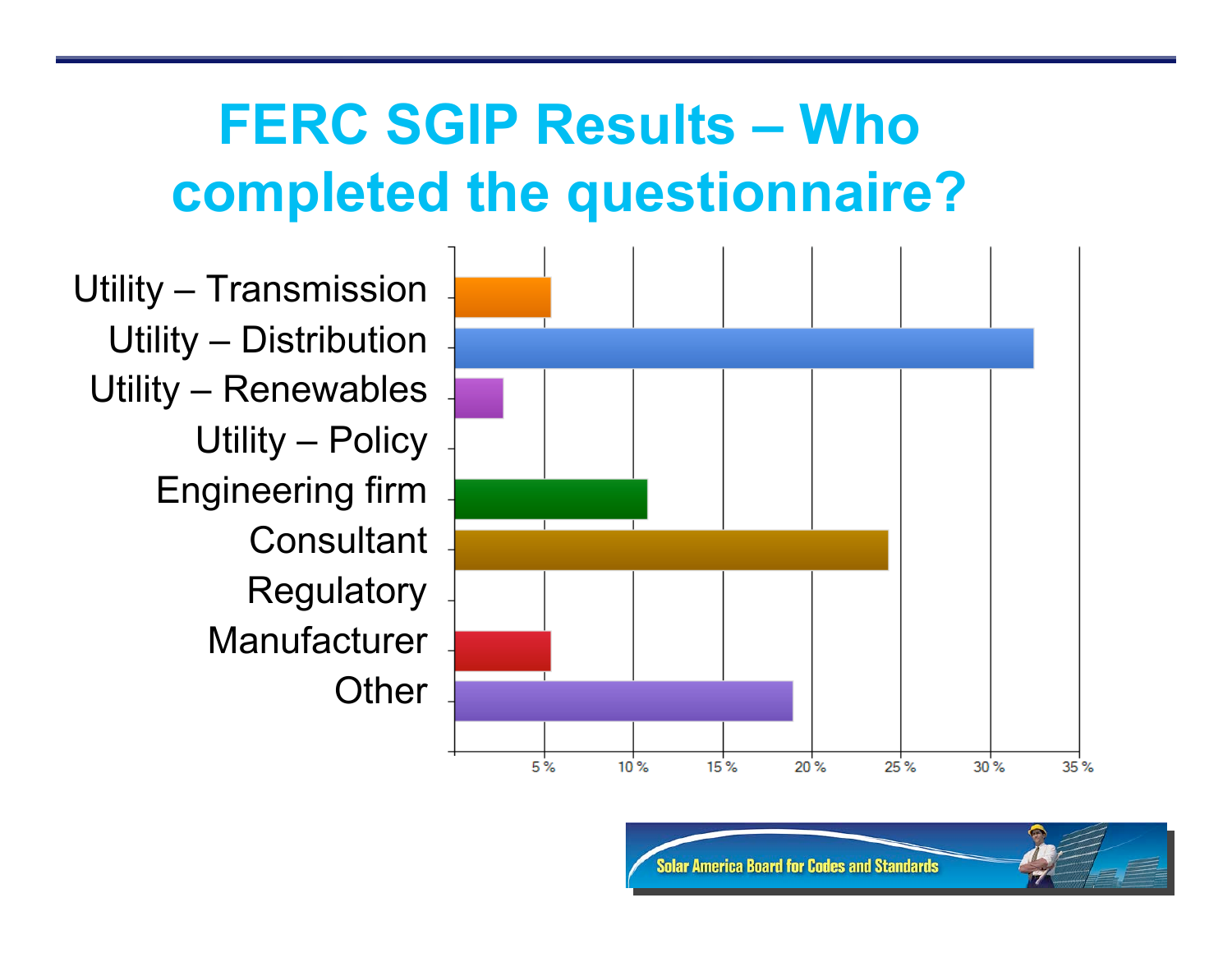#### **FERC SGIP Results – Who completed the questionnaire?**

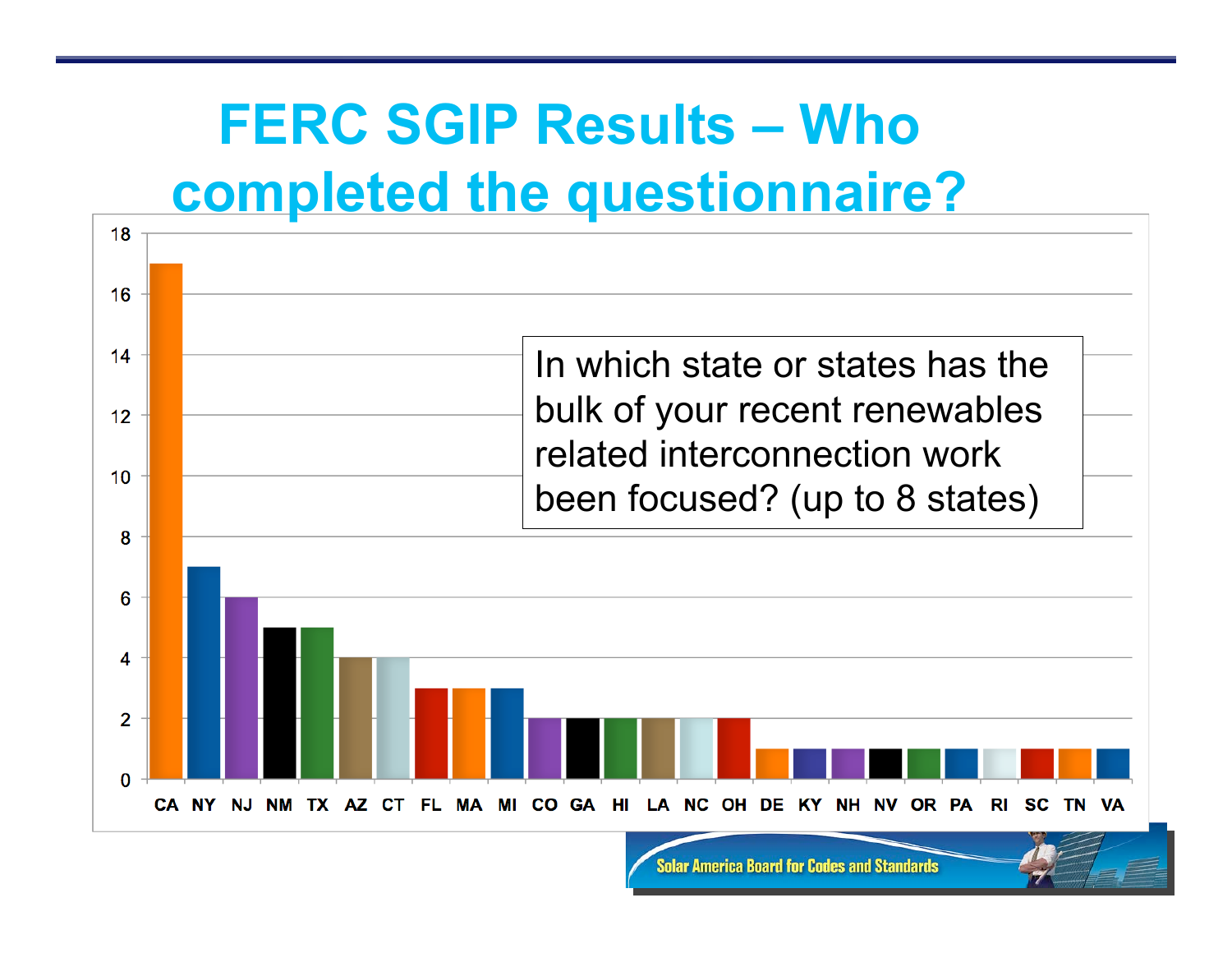### **FERC SGIP Results – Confidentiality Options**

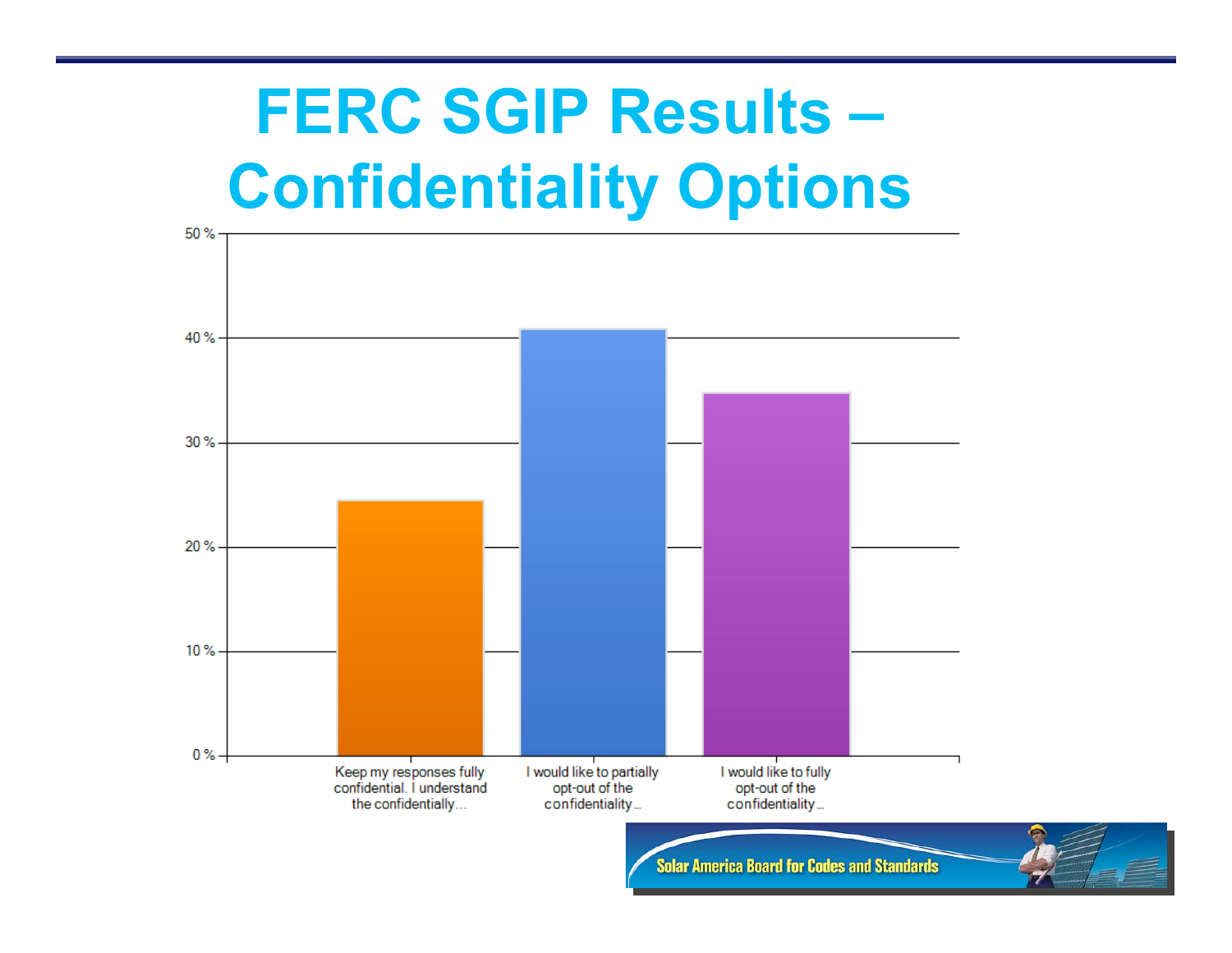### **FERC SGIP Results – 10 KW Inverter Process**



Do you support updating the size limit for the simplified process for small inverterbased systems, currently known as the "10 kW **Inverter** Process"?

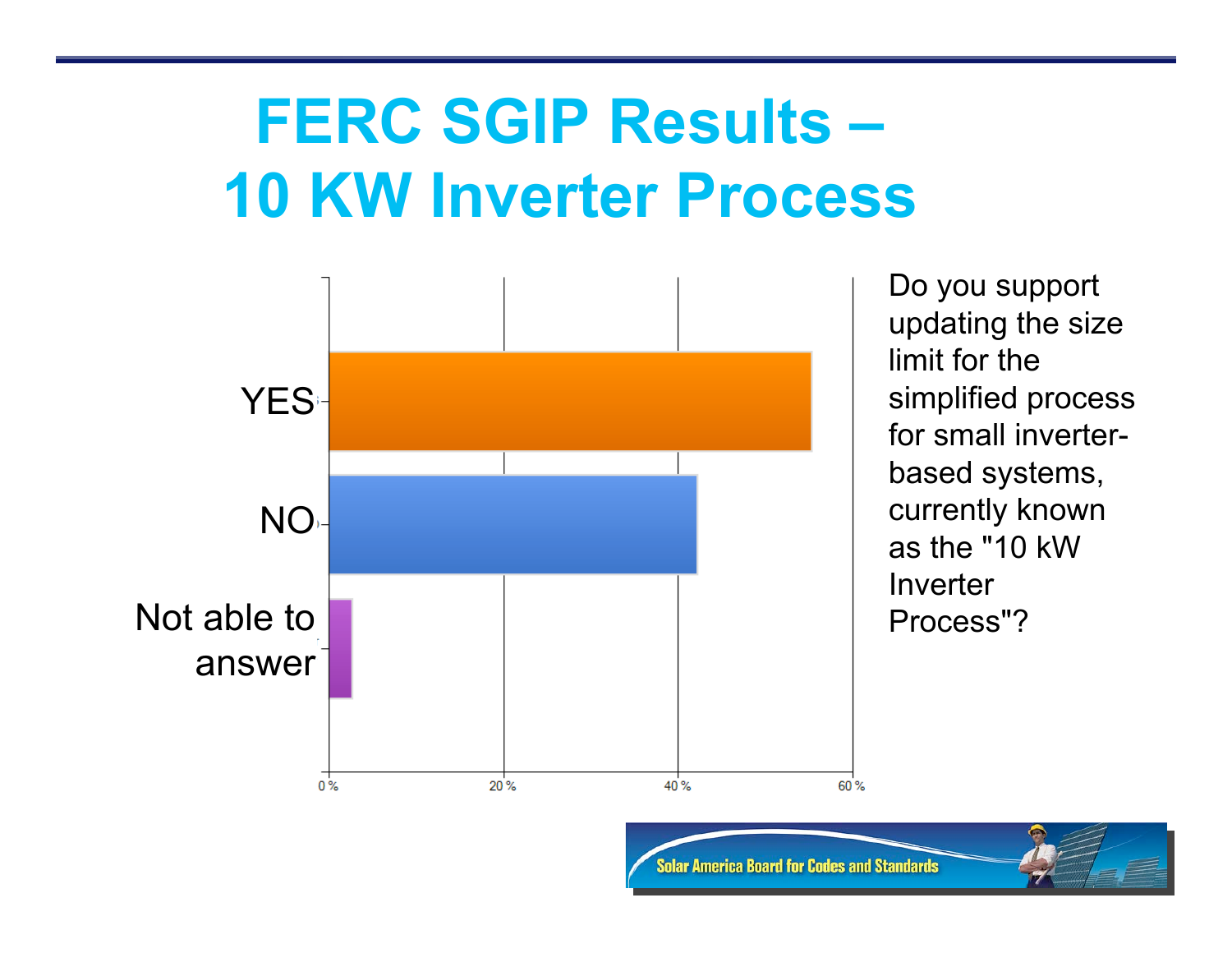#### **FERC SGIP Results - #2: DG capacity vs. line section peak load (max 15%)**

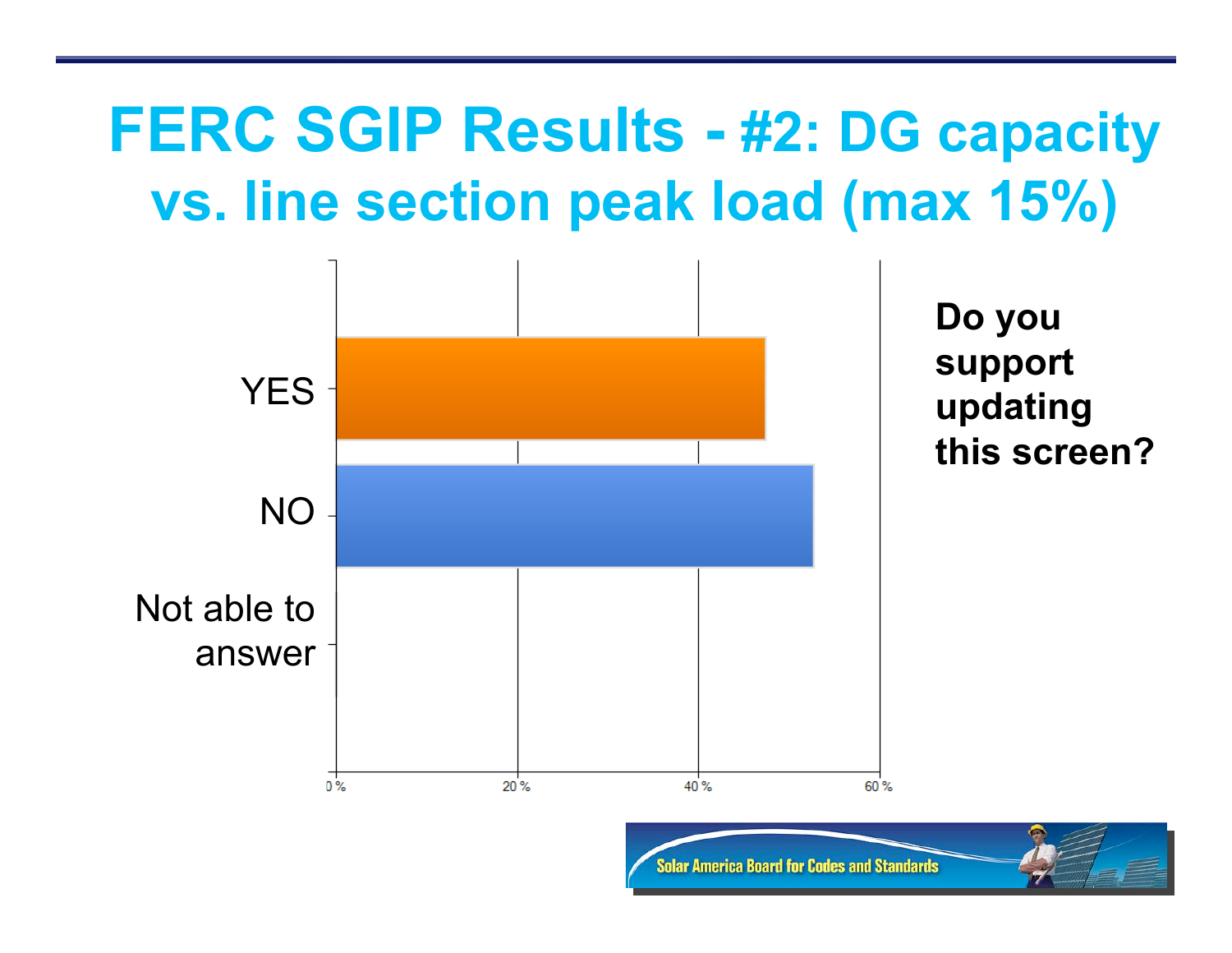#### **FERC SGIP Results - #3: Network protectors (limit of 5% of a spot network's maximum load or 50 kW)**



**Do you support updating this screen?**

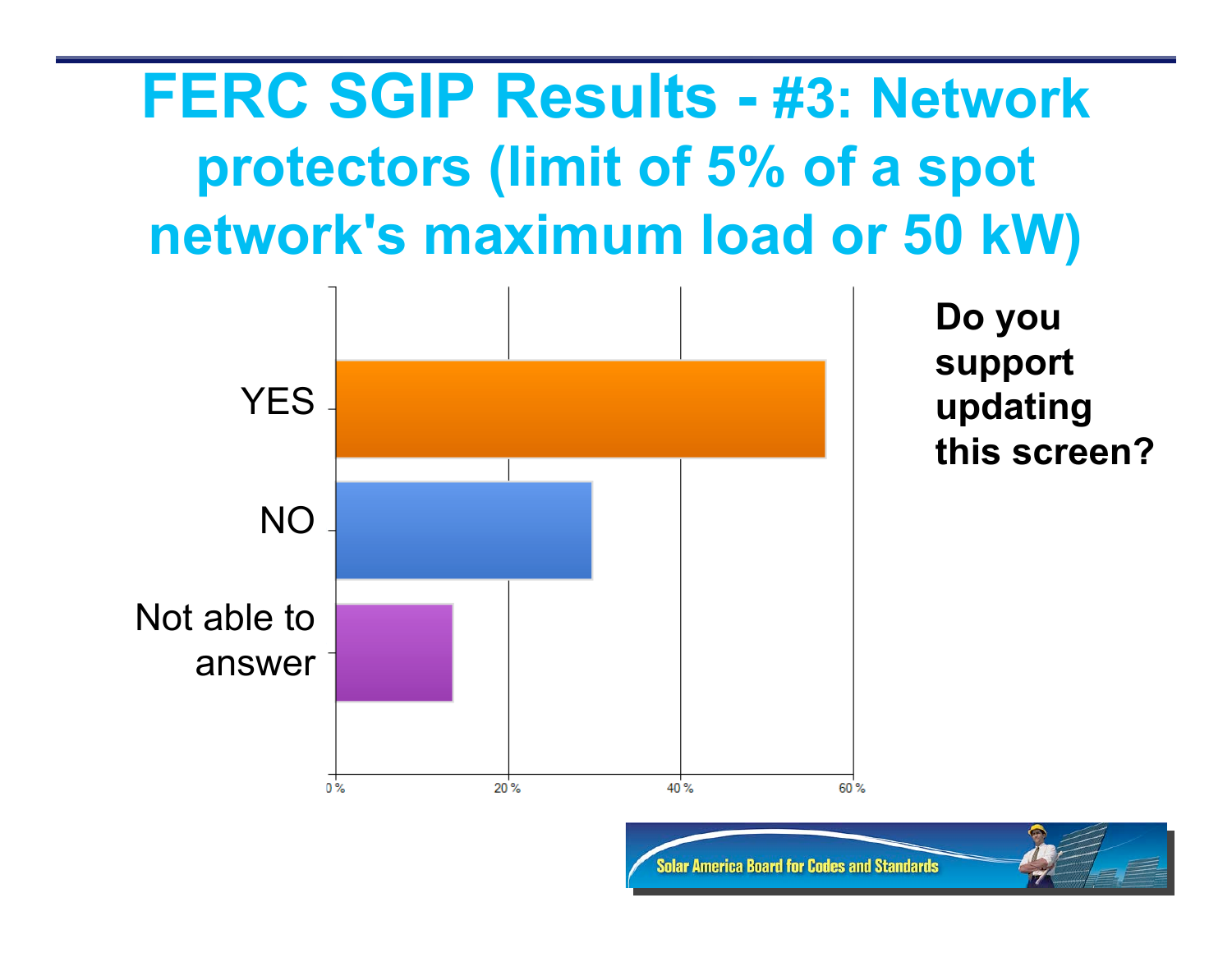### **FERC SGIP Results - #4: Short circuit contribution (10 % of the distribution circuit's maximum fault current limit)**



**Do you support updating this screen?**

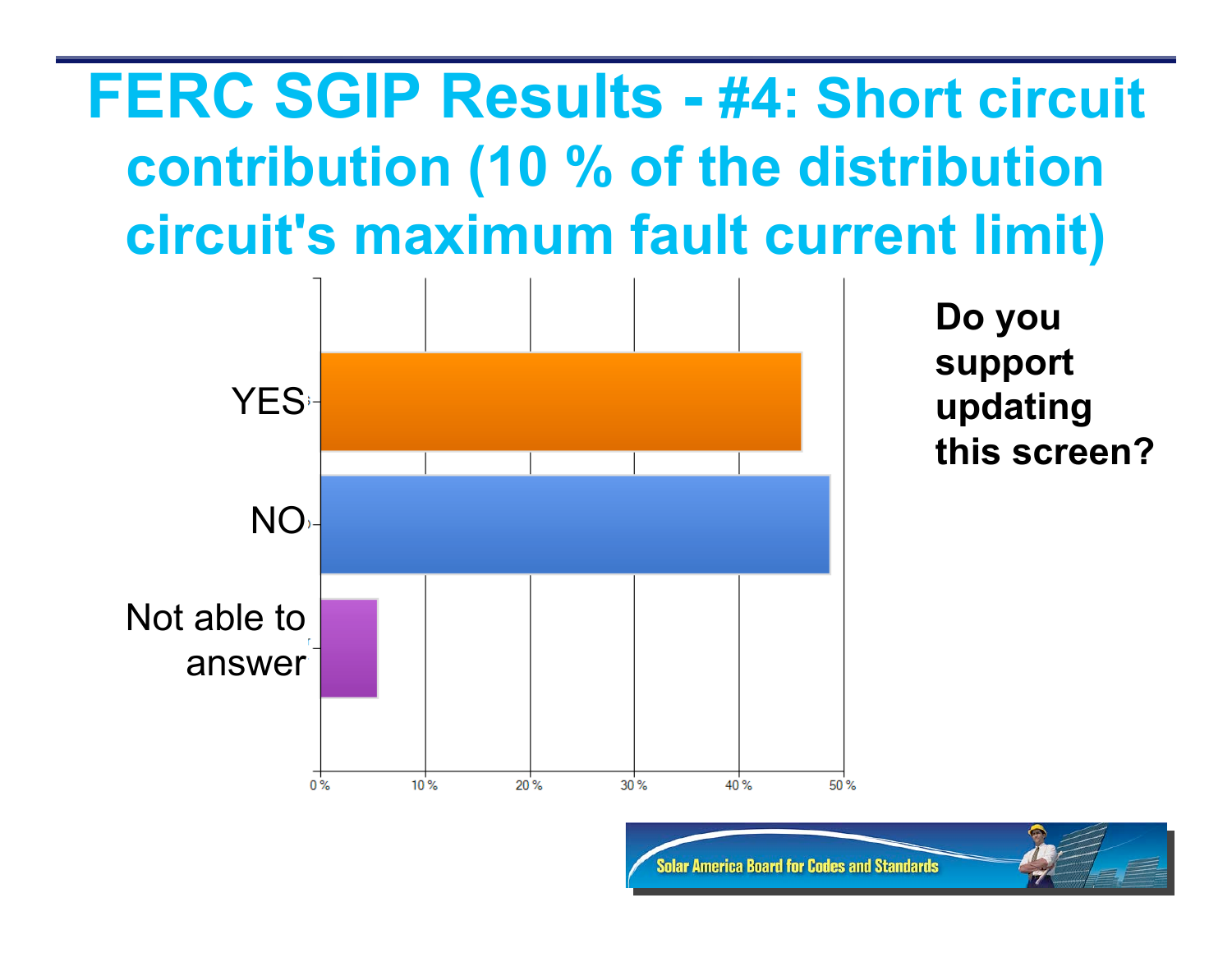### **FERC SGIP Results - #5: Interrupting capability of existing devices (87.5 % of the short circuit interrupting capability)**



**Do you**

**support**

**updating**

**this screen?**

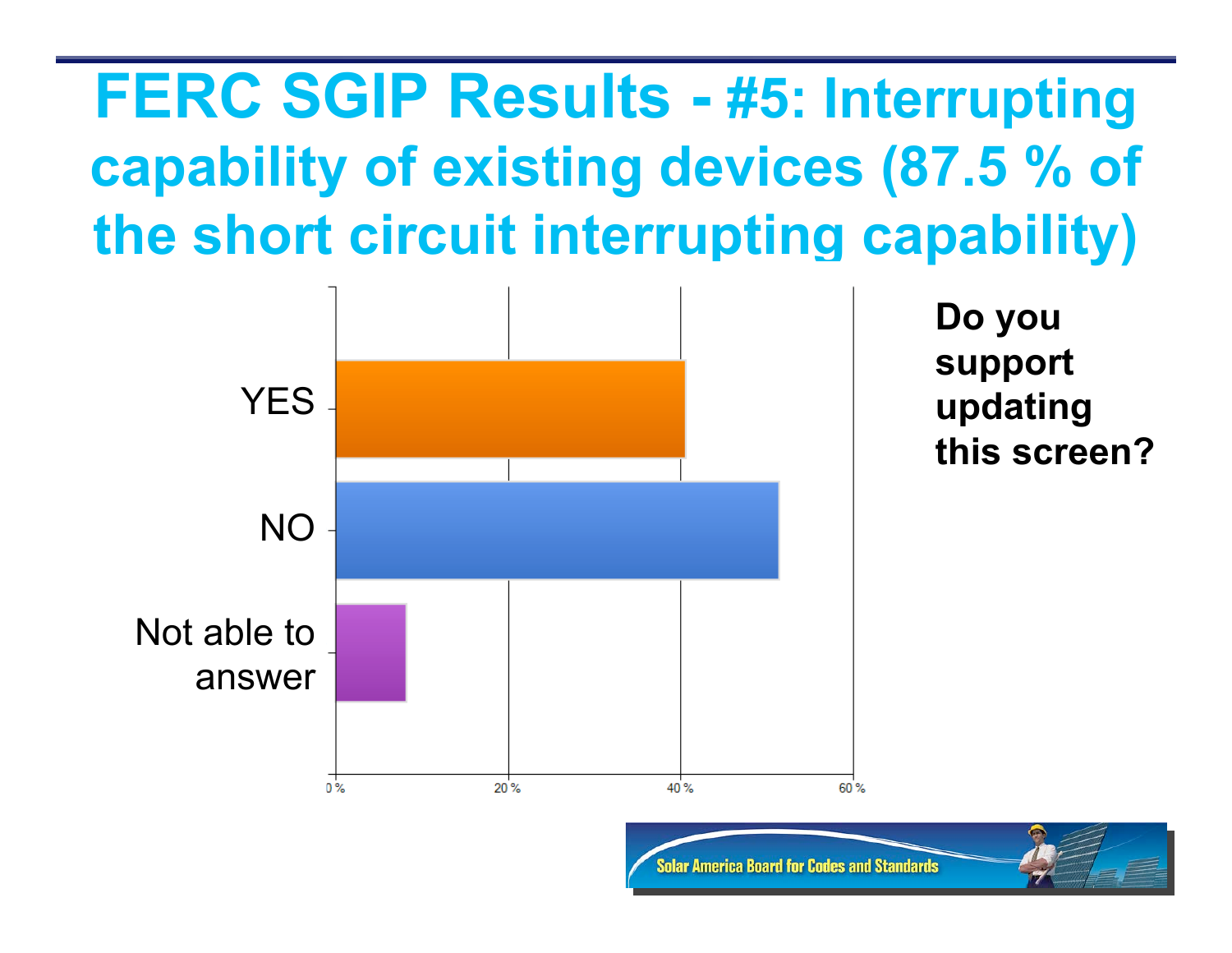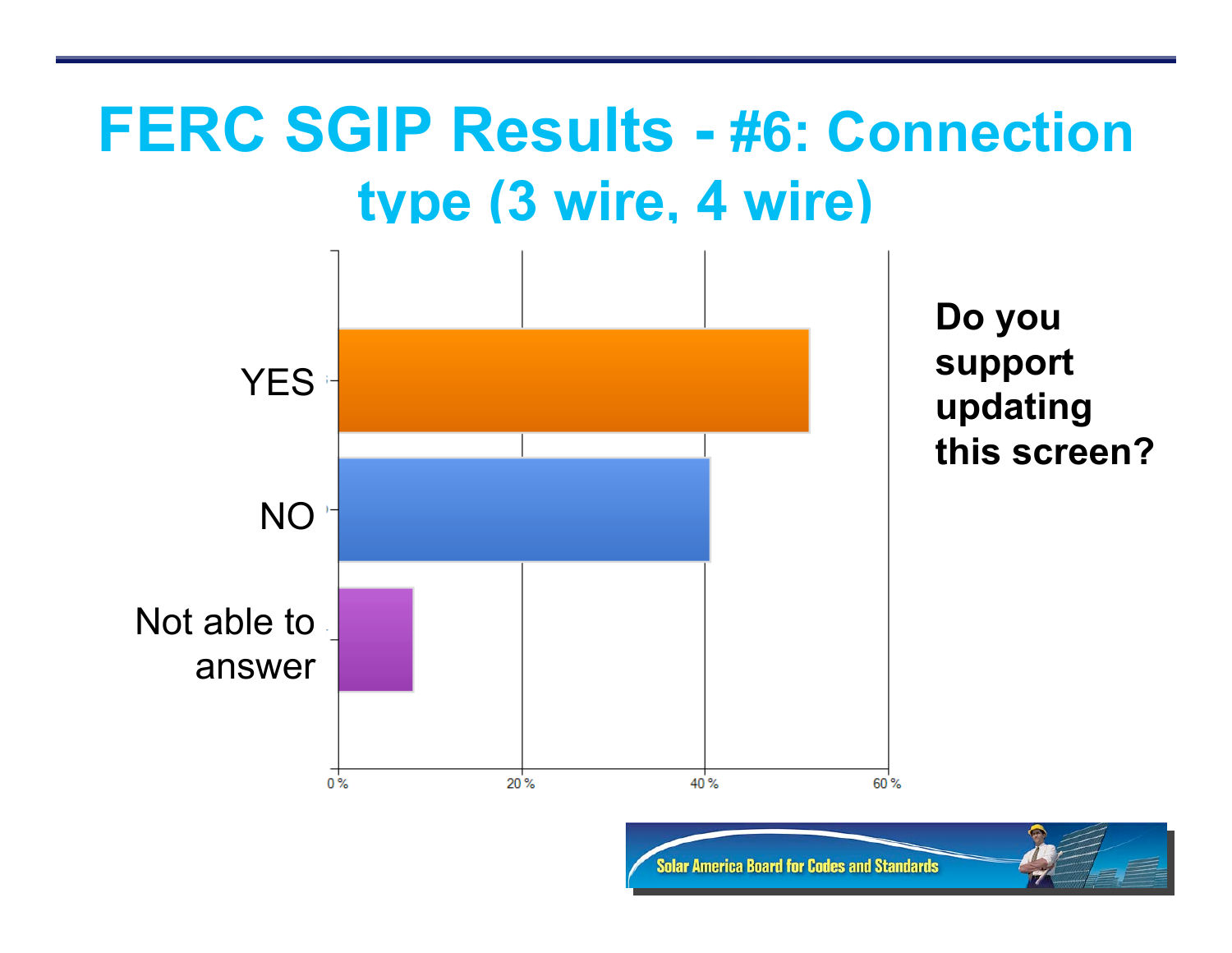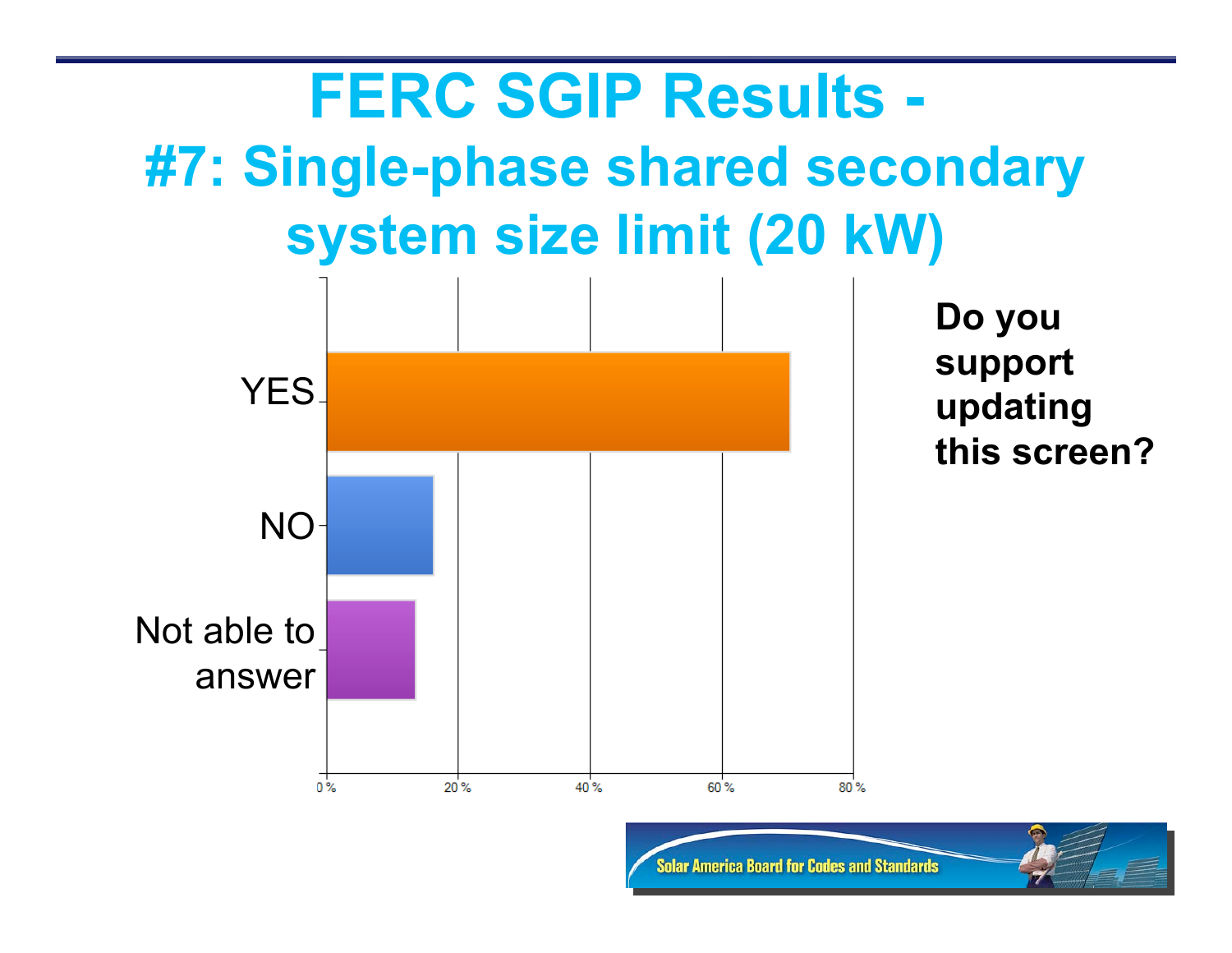#### **FERC SGIP Results - #8: Single-phase shared secondary (20% imbalance limit)**

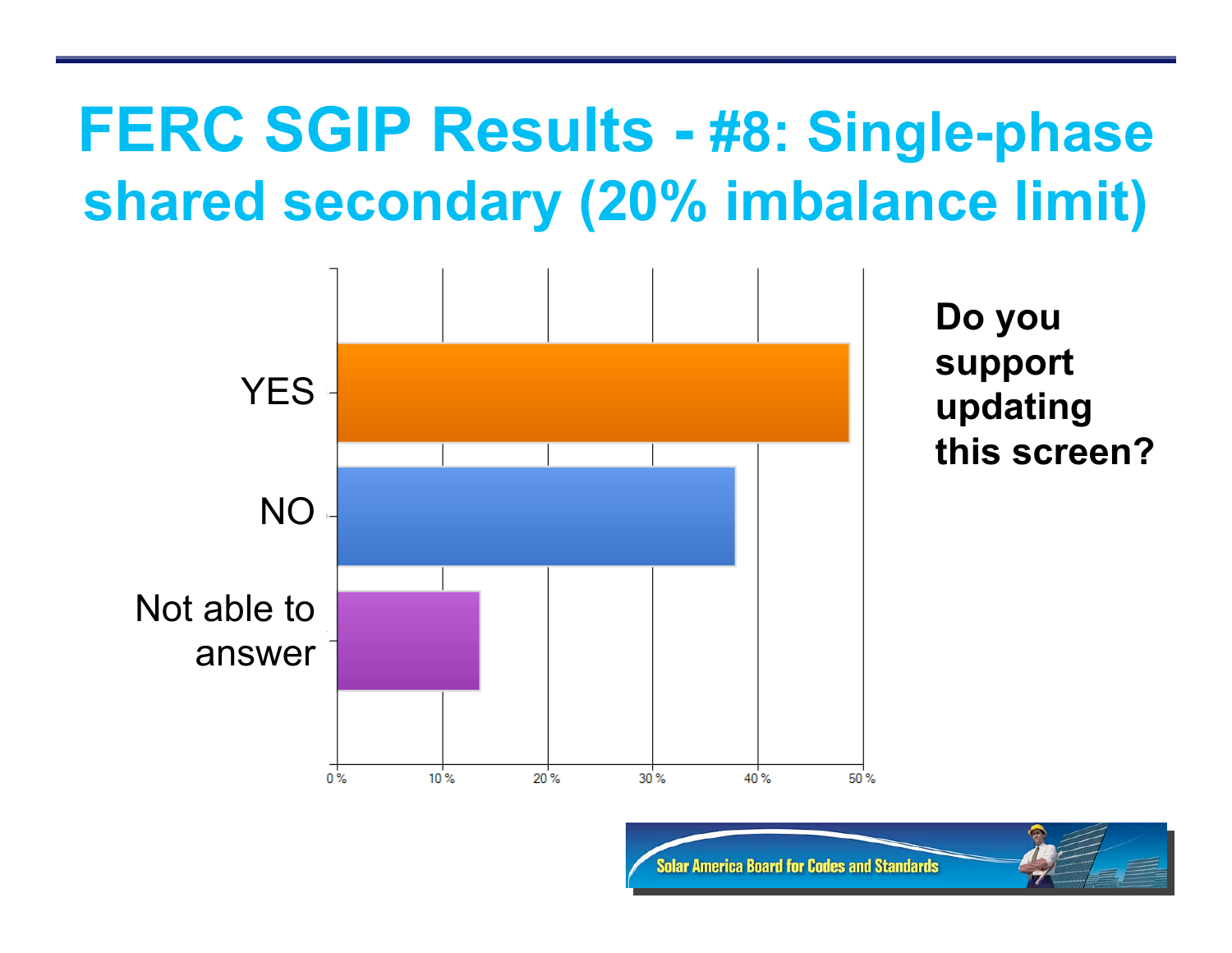### **FERC SGIP Results - #9: Size limit in an area where there are known stability limitations (shall not exceed 10 MW)**



**Do you support updating this screen?**

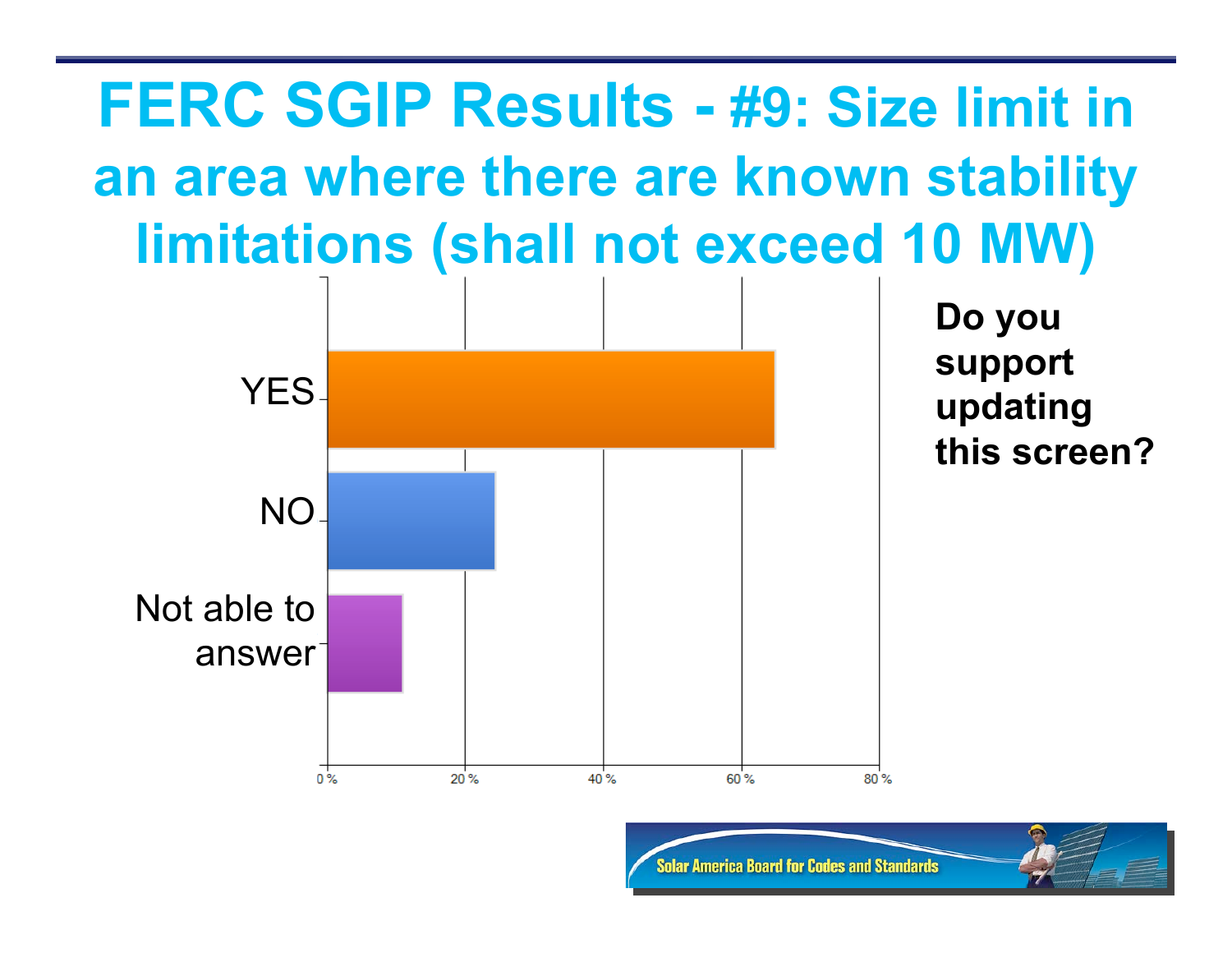### **Key Observers**

### Rahim Amerkail FERC Gary Nakarado Regulatory Logic Tom Basso NREL

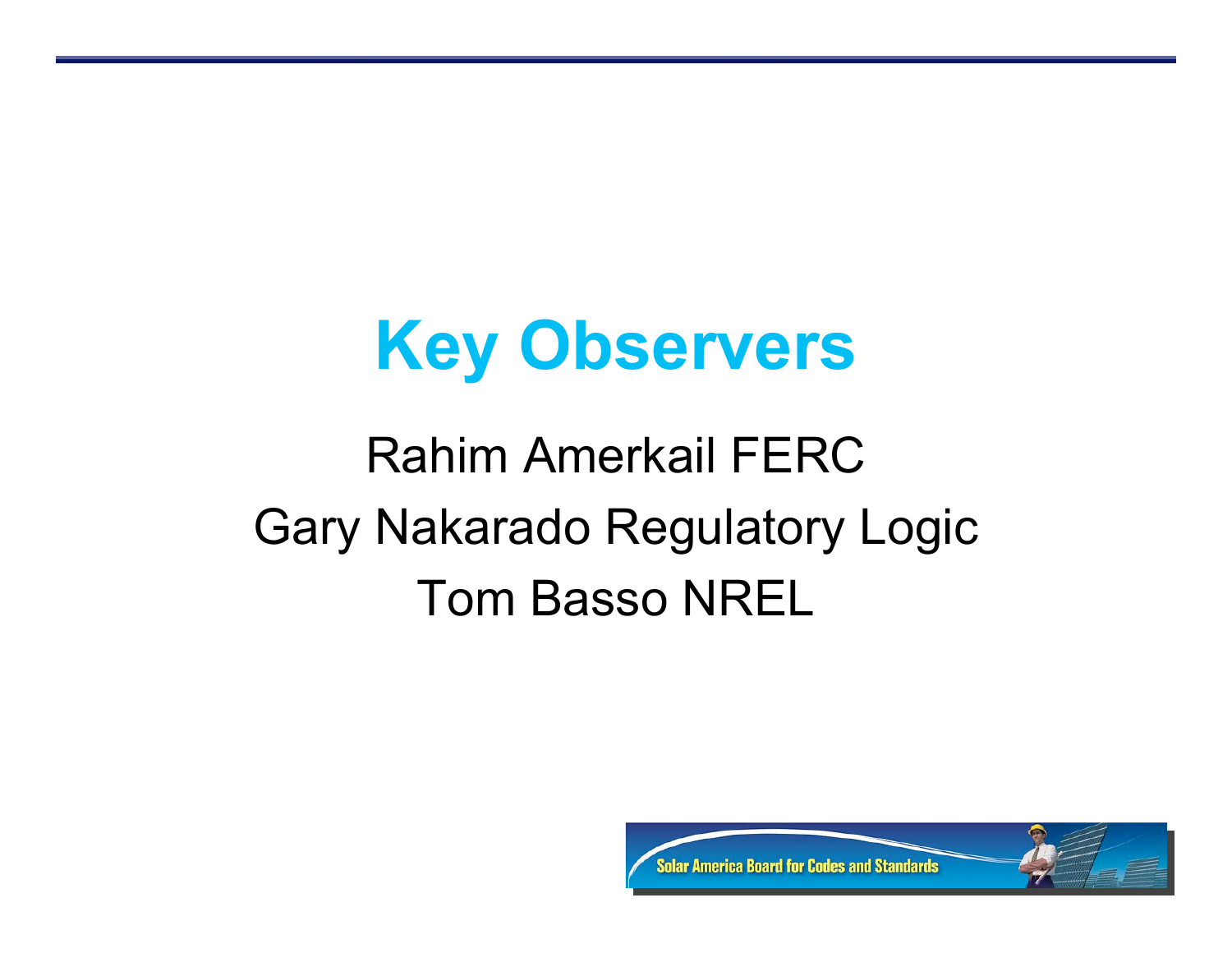# **Next Steps and Timeline for Report**

- Three Stakeholder meetings scheduled November 2009; February 2010, April 2010
- Draft Report April 30<sup>th</sup>, 2010
- Comments May  $17<sup>th</sup>$ , 2010
- Consensus  $-$  June 15<sup>th</sup>, 2010
- $\blacksquare$  Final report July 31, 2010